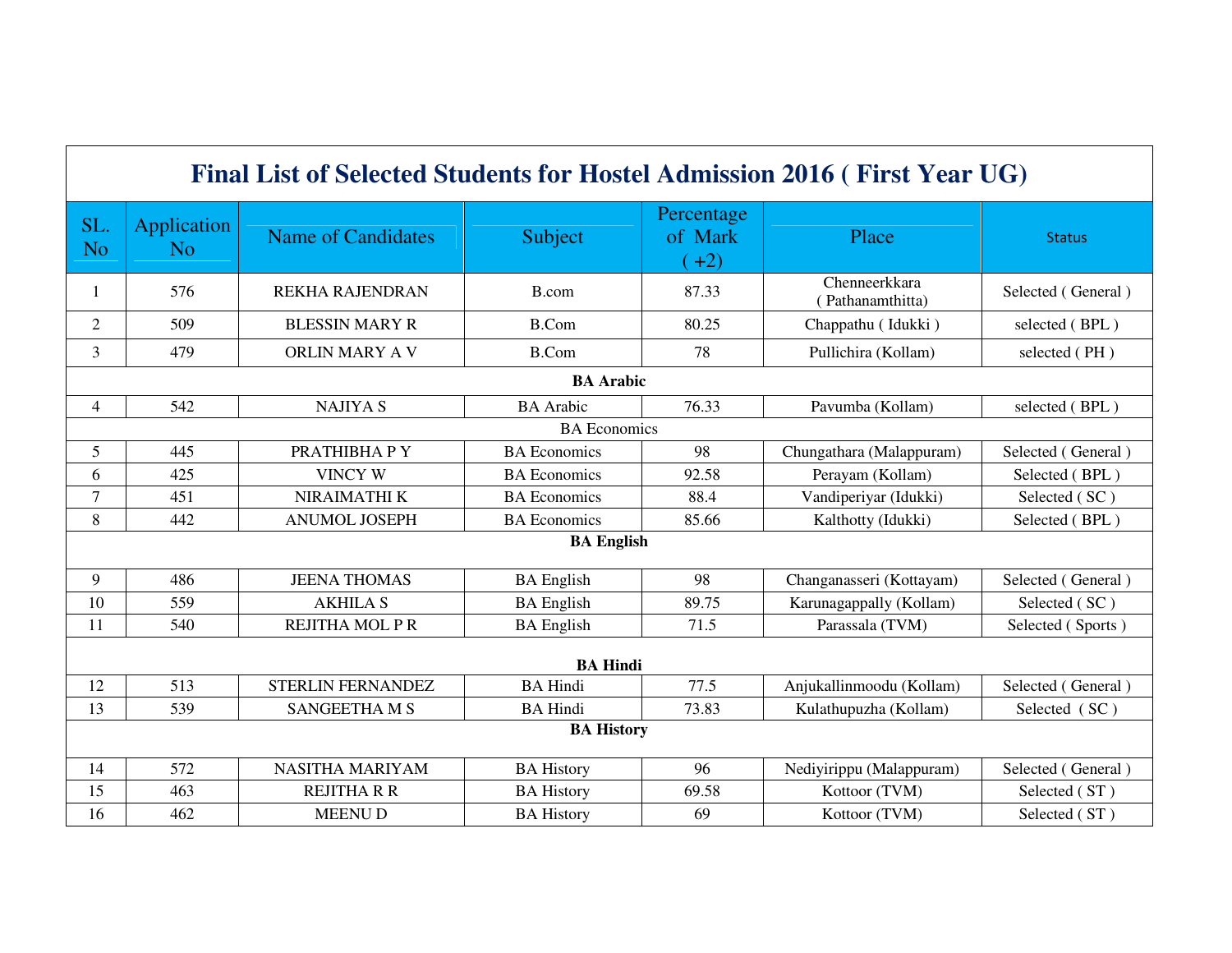| <b>BA Malayalam</b> |                                                       |                         |                                                                 |       |                               |                     |  |  |  |
|---------------------|-------------------------------------------------------|-------------------------|-----------------------------------------------------------------|-------|-------------------------------|---------------------|--|--|--|
| 17                  | 525                                                   | <b>ANJANA SK</b>        | <b>BA</b> Malayalam                                             | 90.66 | Panthalacode (TVM)            | Selected (Blind)    |  |  |  |
| 18                  | 517                                                   | <b>JANUM</b>            | <b>BA</b> Malayalam                                             | 79    | Ochira                        | Selected (General)  |  |  |  |
|                     | <b>BA Philosophy</b>                                  |                         |                                                                 |       |                               |                     |  |  |  |
| 19                  | 469                                                   | <b>RUGHMA S GOPAL</b>   | <b>BA Philosophy</b>                                            | 90.41 | Pathanapuram (Kollam)         | Selected (General)  |  |  |  |
| 20                  | 536                                                   | <b>AKHILA S</b>         | <b>BA Philosophy</b>                                            | 62    | Kariyilakulangara (Alappuzha) | Selected (BPL & PH) |  |  |  |
| 21                  | 464                                                   | <b>THILAKAR</b>         | <b>BA Philosophy</b>                                            | 54.75 | Chinnakkara (Idukki)          | Selected (SC)       |  |  |  |
|                     | <b>BA Political Science</b>                           |                         |                                                                 |       |                               |                     |  |  |  |
| 22                  | 434                                                   | HRIDYA UNNI J           | <b>BA Political Science</b>                                     | 96.83 | Sasthamcotta (Kollam)         | Selected (SC)       |  |  |  |
| 23                  | 427                                                   | <b>ADITHYAP</b>         | <b>BA Political Science</b>                                     | 96    | Cherthala                     | Selected (General)  |  |  |  |
| 24                  | 465                                                   | PRIYANKA P              | <b>BA Political Science</b>                                     | 59    | Yellapetty (Idukki)           | Selected (SC)       |  |  |  |
|                     | <b>BA Sanskrit</b>                                    |                         |                                                                 |       |                               |                     |  |  |  |
| 25                  | 533                                                   | <b>ROHINI R</b>         | <b>BA</b> Sanskrit                                              | 90.25 | Kallada (Kollam)              | Selected (BPL)      |  |  |  |
| 26                  | 534                                                   | <b>ASHTTAMI S</b>       | <b>BA</b> Sanskrit                                              | 73    | Perupuzha (Kollam)            | Selected (BPL)      |  |  |  |
| 27                  | 529                                                   | <b>AVANI SANKAR</b>     | <b>BA</b> Sanskrit                                              | 73    | Kadaikode (Kollam)            | Selected (BPL)      |  |  |  |
|                     | <b>BSc Bio Chemistry and Industrial Micro Biology</b> |                         |                                                                 |       |                               |                     |  |  |  |
| 28                  | 577                                                   | PALLAVI <sub>R</sub>    | <b>BSc Bio Chemistry and</b><br><b>Industrial Micro Biology</b> | 95    | Ambalapuzha (Alappuzha)       | Selected (General)  |  |  |  |
|                     | <b>BSc Botany</b>                                     |                         |                                                                 |       |                               |                     |  |  |  |
| 29                  | 498                                                   | <b>ATHIRA ELIZABETH</b> | <b>BSc Botany</b>                                               | 96.75 | Nilamboor (Malappuram)        | Selected (General)  |  |  |  |
| 30                  | 584                                                   | <b>AISWARYA G</b>       | <b>BSc Botany</b>                                               | 75.8  | Cylenmary (Idukki)            | Selected (SC)       |  |  |  |
| 31                  | 568                                                   | <b>SILUR</b>            | <b>BSc Botany</b>                                               | 60    | Vakkom (TVM)                  | Selected (PH)       |  |  |  |
|                     | <b>BSc Chemistry</b>                                  |                         |                                                                 |       |                               |                     |  |  |  |
| 32                  | 483                                                   | <b>ASWATHY A</b>        | <b>BSc</b> Chemistry                                            | 98.33 | Kadakkal (Kollam)             | Selected (General)  |  |  |  |
| 33                  | 530                                                   | <b>SREYA SYAM</b>       | <b>BSc</b> Chemistry                                            | 89.5  | Panthalam (Pathanamthitta)    | Selected (SC)       |  |  |  |